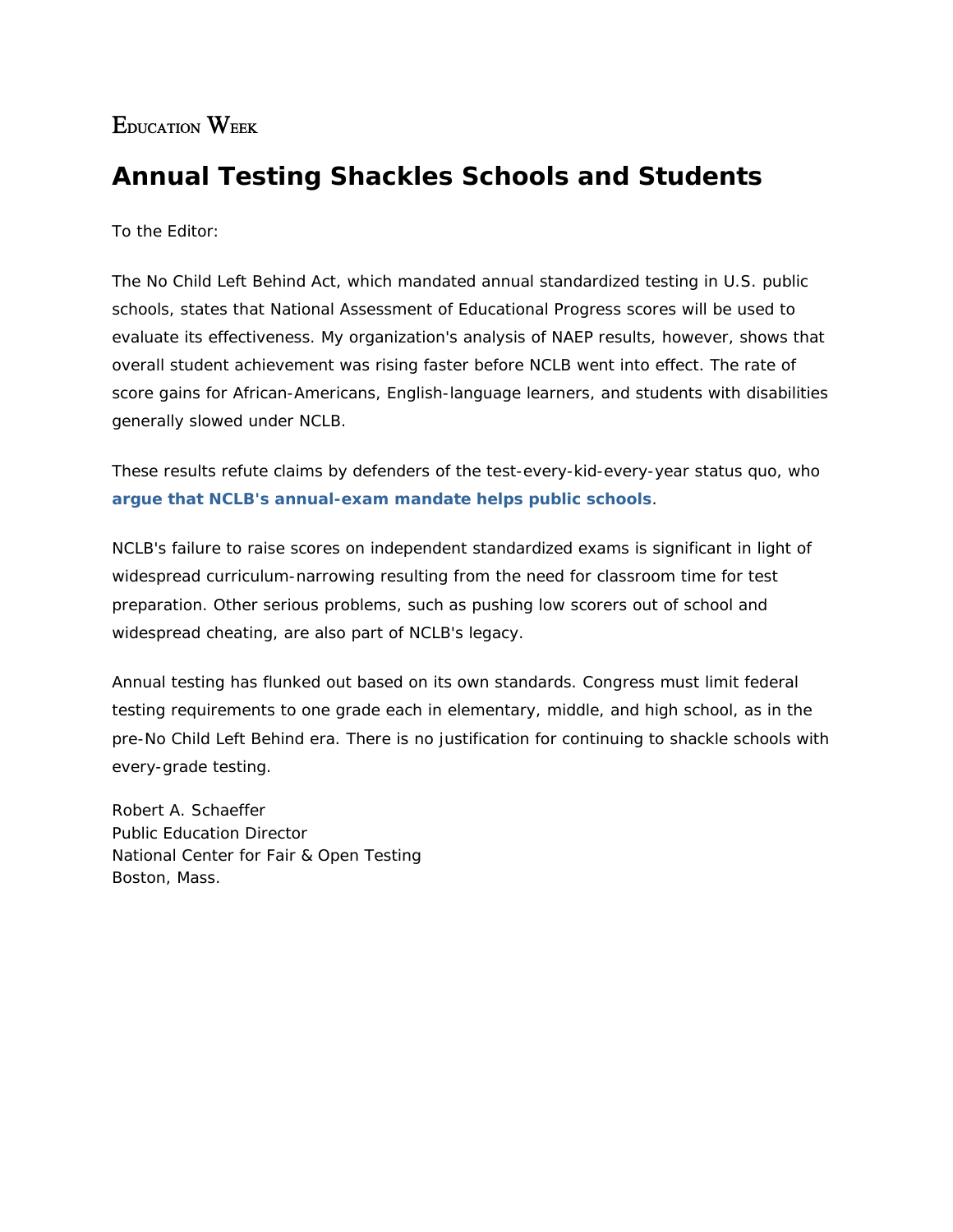## EDUCATION WEEK

## Don't Become a Teacher, Advises Award-Winner Nancie Atwell

By Jordan Moeny on March 23, 2015 3:57 PM

An influential language arts teacher who recently won a \$1 million international teaching prize has some surprising advice for young people considering joining the profession: Don't.

On March 15, Nancie Atwell, who has been teaching reading and writing for 42 years and has written several prominent books on language arts instruction, was **awarded** the first annual \$1 million Global Teacher Prize by the Varkey Foundation, based in Dubai, United Arab Emirates. The prize, which has been lauded by the likes of **Bill Gates** and Bill Clinton, who is the honorary chairman of the Varkey Foundation, aims to improve the public image of the teaching profession by highlighting the work of excellent educators.

Upon receiving the award, Atwell, who teaches at the Center for Teaching and Learning, a nonprofit demonstration school she helped found in Edgecomb, Maine, in 1990, said she was honored to represent her profession and that she felt "validated every day just by the experiences I have with children in the classroom."

But she doesn't seem keen on encouraging others to follow in her footsteps.

Following the award ceremony, Atwell **appeared on CNN's New Day** to talk about the award and the state of education. When asked what she would tell a student considering a career in teaching, she said that she would discourage them unless they could find a job in a private school.

"Public school teachers are so constrained right now by the common core standards and the tests that are developed to monitor what teachers are doing with them," she said. "If you're a creative, smart young person, I don't think this is the time to go into teaching unless an independent school would suit you."

In an interview with HuffPost Live Atwell reiterated her reservations about the Common Core State Standards, which Gates' own foundation has played a central role in supporting. "The new